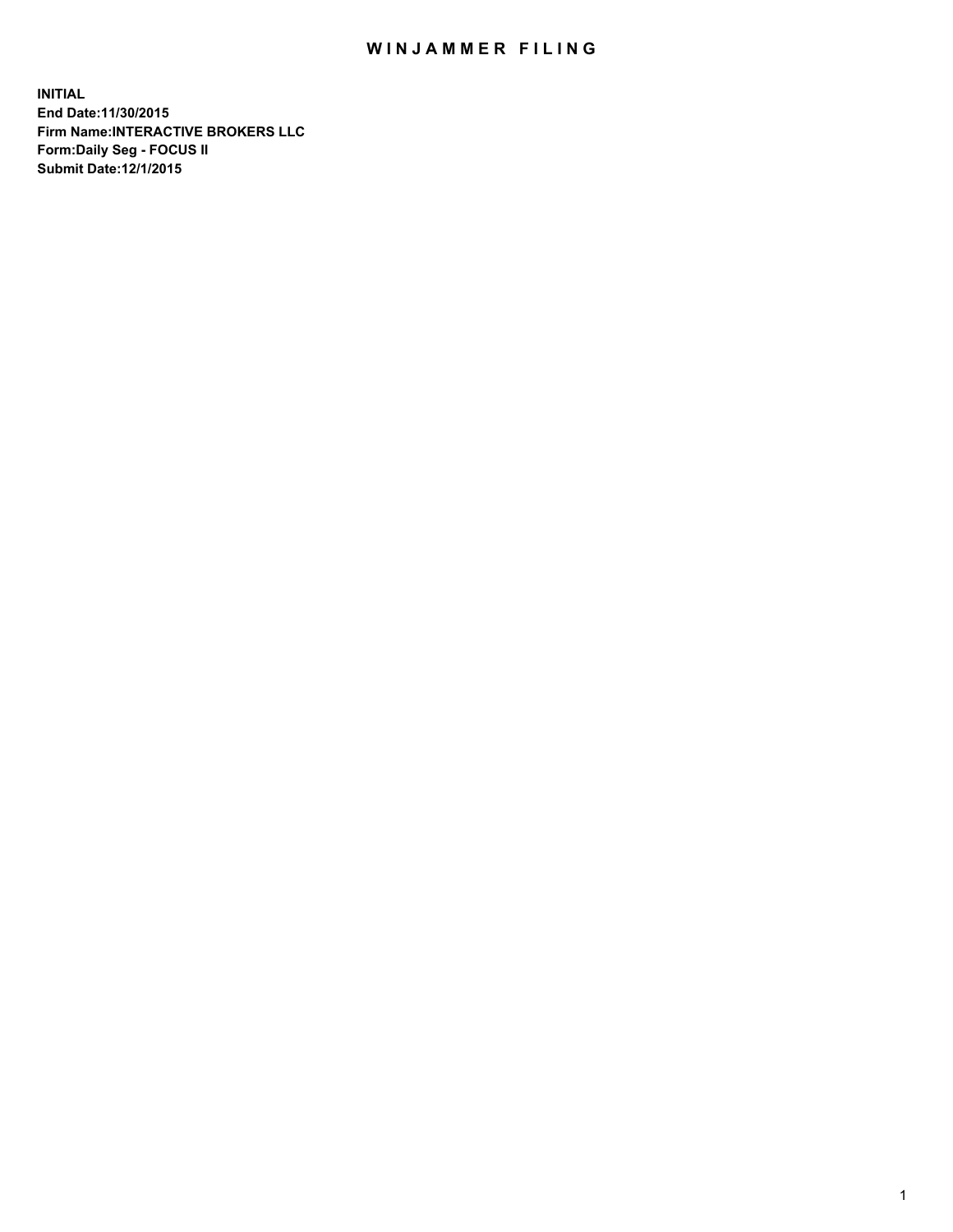## **INITIAL End Date:11/30/2015 Firm Name:INTERACTIVE BROKERS LLC Form:Daily Seg - FOCUS II Submit Date:12/1/2015 Daily Segregation - Cover Page**

| Name of Company<br><b>Contact Name</b><br><b>Contact Phone Number</b><br><b>Contact Email Address</b>                                                                                                                                                                                                                          | <b>INTERACTIVE BROKERS LLC</b><br><b>Alex Parker</b><br>203-618-7738<br>aparker@interactivebrokers.com |
|--------------------------------------------------------------------------------------------------------------------------------------------------------------------------------------------------------------------------------------------------------------------------------------------------------------------------------|--------------------------------------------------------------------------------------------------------|
| FCM's Customer Segregated Funds Residual Interest Target (choose one):<br>a. Minimum dollar amount: ; or<br>b. Minimum percentage of customer segregated funds required:% ; or<br>c. Dollar amount range between: and; or<br>d. Percentage range of customer segregated funds required between:% and%.                         | <u>0</u><br><u>155,000,000 245,000,000</u><br>00                                                       |
| FCM's Customer Secured Amount Funds Residual Interest Target (choose one):<br>a. Minimum dollar amount: ; or<br>b. Minimum percentage of customer secured funds required:%; or<br>c. Dollar amount range between: and; or<br>d. Percentage range of customer secured funds required between: % and %.                          | <u>0</u><br>80,000,000 120,000,000<br>0 <sub>0</sub>                                                   |
| FCM's Cleared Swaps Customer Collateral Residual Interest Target (choose one):<br>a. Minimum dollar amount: ; or<br>b. Minimum percentage of cleared swaps customer collateral required:% ; or<br>c. Dollar amount range between: and; or<br>d. Percentage range of cleared swaps customer collateral required between:% and%. | <u>0</u><br>0 <sub>0</sub><br><u>0 0</u>                                                               |

Attach supporting documents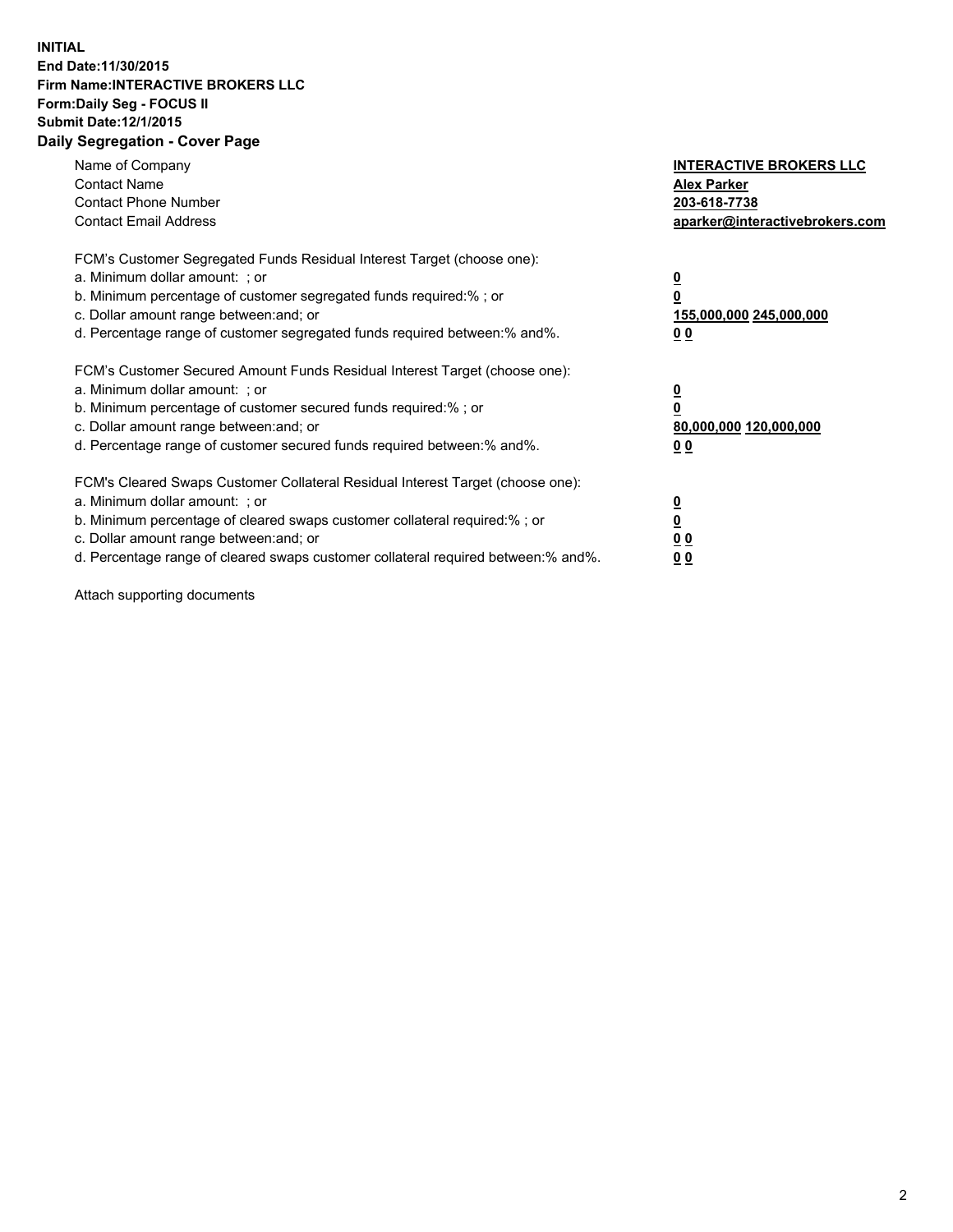## **INITIAL End Date:11/30/2015 Firm Name:INTERACTIVE BROKERS LLC Form:Daily Seg - FOCUS II Submit Date:12/1/2015 Daily Segregation - Secured Amounts**

|                | Daily Segregation - Secured Amounts                                                                        |                                  |
|----------------|------------------------------------------------------------------------------------------------------------|----------------------------------|
|                | Foreign Futures and Foreign Options Secured Amounts                                                        |                                  |
|                | Amount required to be set aside pursuant to law, rule or regulation of a foreign                           | $0$ [7305]                       |
|                | government or a rule of a self-regulatory organization authorized thereunder                               |                                  |
| $\mathbf{1}$ . | Net ledger balance - Foreign Futures and Foreign Option Trading - All Customers                            |                                  |
|                | A. Cash                                                                                                    | 316,253,592 [7315]               |
|                | B. Securities (at market)                                                                                  | $0$ [7317]                       |
| 2.             | Net unrealized profit (loss) in open futures contracts traded on a foreign board of trade                  | 18,035,034 [7325]                |
| 3.             | Exchange traded options                                                                                    |                                  |
|                | a. Market value of open option contracts purchased on a foreign board of trade                             | <b>16,478</b> [7335]             |
|                | b. Market value of open contracts granted (sold) on a foreign board of trade                               | -24,701 [7337]                   |
| 4.             | Net equity (deficit) (add lines 1.2. and 3.)                                                               | 334,280,403 [7345]               |
| 5.             | Account liquidating to a deficit and account with a debit balances - gross amount                          | 60,899 [7351]                    |
|                | Less: amount offset by customer owned securities                                                           | 0 [7352] 60,899 [7354]           |
| 6.             | Amount required to be set aside as the secured amount - Net Liquidating Equity                             | 334, 341, 302 [7355]             |
|                | Method (add lines 4 and 5)                                                                                 |                                  |
| 7.             | Greater of amount required to be set aside pursuant to foreign jurisdiction (above) or line                | 334, 341, 302 [7360]             |
|                | 6.                                                                                                         |                                  |
|                | FUNDS DEPOSITED IN SEPARATE REGULATION 30.7 ACCOUNTS                                                       |                                  |
| 1.             | Cash in banks                                                                                              |                                  |
|                | A. Banks located in the United States                                                                      | 1,400,149 [7500]                 |
|                | B. Other banks qualified under Regulation 30.7                                                             | 0 [7520] 1,400,149 [7530]        |
| 2.             | Securities                                                                                                 |                                  |
|                | A. In safekeeping with banks located in the United States                                                  | 381,693,184 [7540]               |
|                | B. In safekeeping with other banks qualified under Regulation 30.7                                         | 0 [7560] 381,693,184 [7570]      |
| 3.             | Equities with registered futures commission merchants                                                      |                                  |
|                | A. Cash                                                                                                    | $0$ [7580]                       |
|                | <b>B.</b> Securities                                                                                       | $0$ [7590]                       |
|                | C. Unrealized gain (loss) on open futures contracts                                                        | $0$ [7600]                       |
|                | D. Value of long option contracts                                                                          | $0$ [7610]                       |
|                | E. Value of short option contracts                                                                         | 0 [7615] 0 [7620]                |
| 4.             | Amounts held by clearing organizations of foreign boards of trade                                          |                                  |
|                | A. Cash                                                                                                    | $0$ [7640]                       |
|                | <b>B.</b> Securities                                                                                       | $0$ [7650]                       |
|                | C. Amount due to (from) clearing organization - daily variation                                            | $0$ [7660]                       |
|                | D. Value of long option contracts                                                                          | $0$ [7670]                       |
|                | E. Value of short option contracts                                                                         | 0 [7675] 0 [7680]                |
| 5.             | Amounts held by members of foreign boards of trade                                                         |                                  |
|                | A. Cash                                                                                                    | 71,645,097 [7700]                |
|                | <b>B.</b> Securities                                                                                       | $0$ [7710]                       |
|                | C. Unrealized gain (loss) on open futures contracts                                                        | 6,007,501 [7720]                 |
|                | D. Value of long option contracts                                                                          | 16,485 [7730]                    |
|                | E. Value of short option contracts                                                                         | -24,701 [7735] 77,644,382 [7740] |
| 6.             | Amounts with other depositories designated by a foreign board of trade                                     | 0 [7760]                         |
| 7.             | Segregated funds on hand                                                                                   | $0$ [7765]                       |
| 8.             | Total funds in separate section 30.7 accounts                                                              | 460,737,715 [7770]               |
| 9.             | Excess (deficiency) Set Aside for Secured Amount (subtract line 7 Secured Statement<br>Page 1 from Line 8) | 126,396,413 [7380]               |
| 10.            | Management Target Amount for Excess funds in separate section 30.7 accounts                                | 80,000,000 [7780]                |
| 11.            | Excess (deficiency) funds in separate 30.7 accounts over (under) Management Target                         | 46,396,413 [7785]                |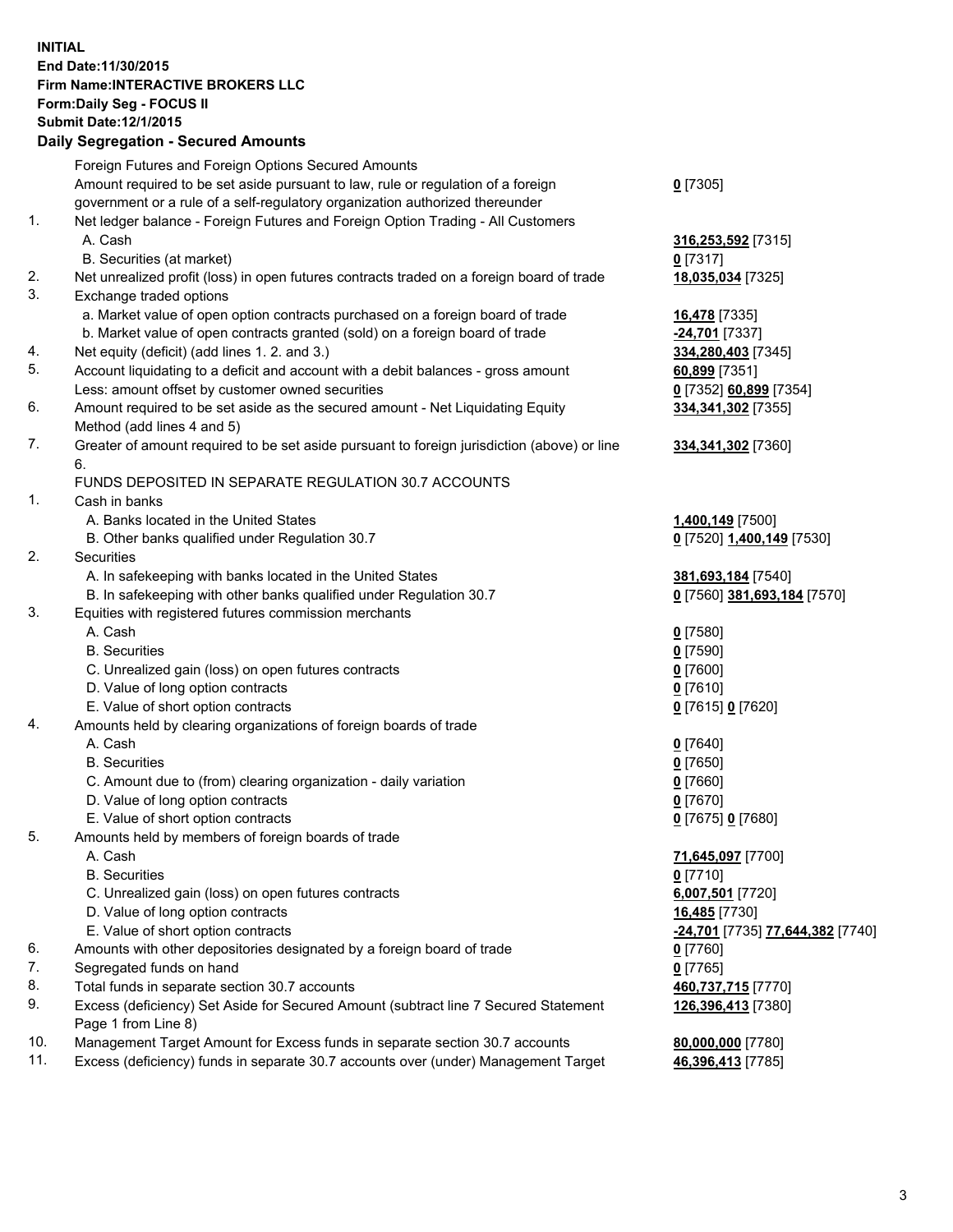**INITIAL End Date:11/30/2015 Firm Name:INTERACTIVE BROKERS LLC Form:Daily Seg - FOCUS II Submit Date:12/1/2015 Daily Segregation - Segregation Statement** SEGREGATION REQUIREMENTS(Section 4d(2) of the CEAct) 1. Net ledger balance A. Cash **2,670,941,211** [7010] B. Securities (at market) **0** [7020] 2. Net unrealized profit (loss) in open futures contracts traded on a contract market **-28,885,649** [7030] 3. Exchange traded options A. Add market value of open option contracts purchased on a contract market **80,175,663** [7032] B. Deduct market value of open option contracts granted (sold) on a contract market **-136,668,876** [7033] 4. Net equity (deficit) (add lines 1, 2 and 3) **2,585,562,349** [7040] 5. Accounts liquidating to a deficit and accounts with debit balances - gross amount **128,118** [7045] Less: amount offset by customer securities **0** [7047] **128,118** [7050] 6. Amount required to be segregated (add lines 4 and 5) **2,585,690,467** [7060] FUNDS IN SEGREGATED ACCOUNTS 7. Deposited in segregated funds bank accounts A. Cash **318,227,867** [7070] B. Securities representing investments of customers' funds (at market) **1,429,099,798** [7080] C. Securities held for particular customers or option customers in lieu of cash (at market) **0** [7090] 8. Margins on deposit with derivatives clearing organizations of contract markets A. Cash **21,991,084** [7100] B. Securities representing investments of customers' funds (at market) **1,090,320,818** [7110] C. Securities held for particular customers or option customers in lieu of cash (at market) **0** [7120] 9. Net settlement from (to) derivatives clearing organizations of contract markets **233,254** [7130] 10. Exchange traded options A. Value of open long option contracts **80,154,529** [7132] B. Value of open short option contracts **-136,647,773** [7133] 11. Net equities with other FCMs A. Net liquidating equity **0** [7140] B. Securities representing investments of customers' funds (at market) **0** [7160] C. Securities held for particular customers or option customers in lieu of cash (at market) **0** [7170] 12. Segregated funds on hand **0** [7150] 13. Total amount in segregation (add lines 7 through 12) **2,803,379,577** [7180] 14. Excess (deficiency) funds in segregation (subtract line 6 from line 13) **217,689,110** [7190] 15. Management Target Amount for Excess funds in segregation **155,000,000** [7194] **62,689,110** [7198]

16. Excess (deficiency) funds in segregation over (under) Management Target Amount Excess